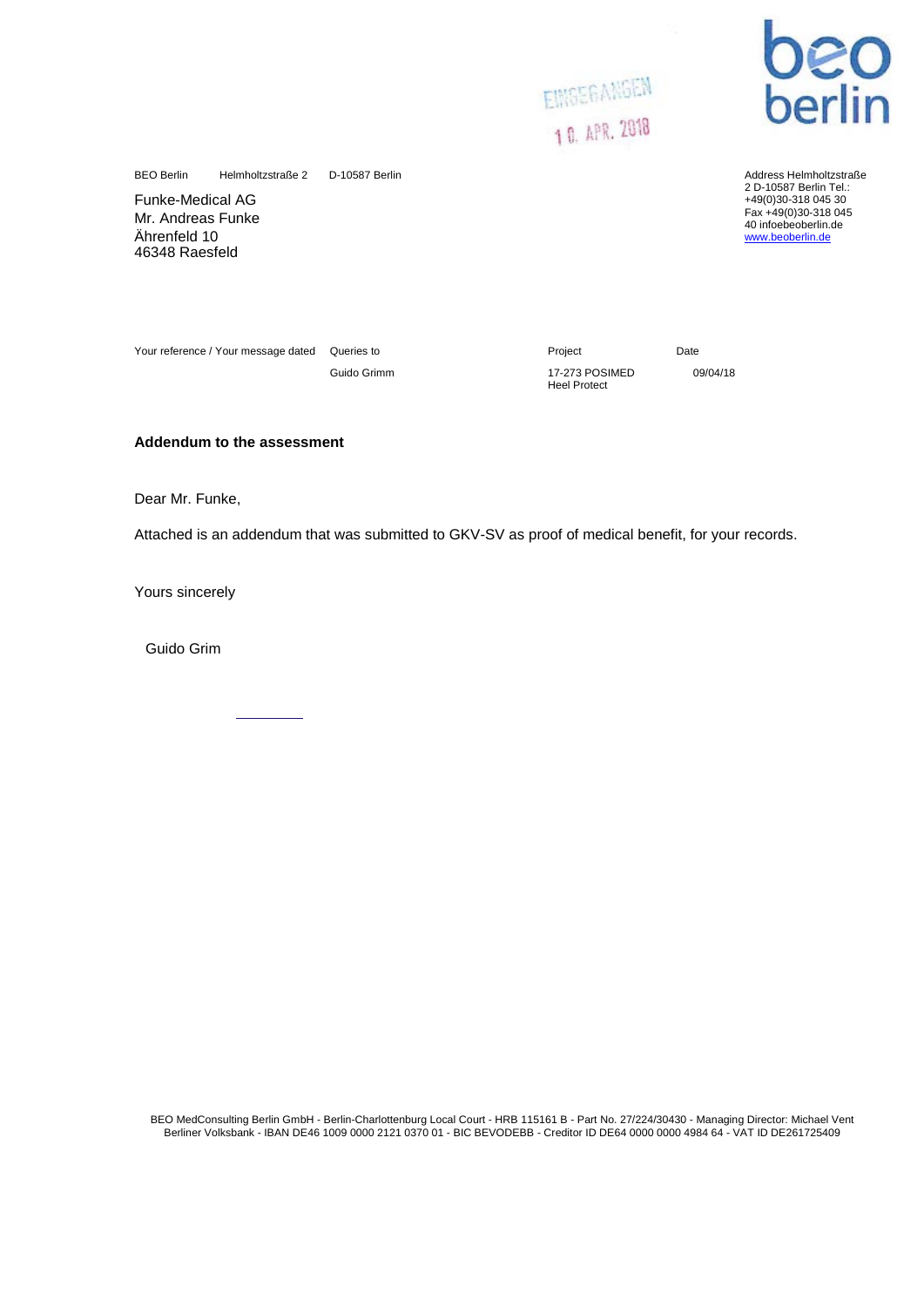## **Johannisheim e.V.** The home for

Address: Sandersweg 15 in 21680 Stade Telephone: 04141– 535 9810Fax: 04141 –5359830 Internet: *[www.johannisheim-stade.de](http://www.johannisheim-stade.de/)*

**Johannisheim e.V. - Sandersweg 15 in 21680 Stade**

BEO MedConsulting Berlin GmbH, Attn. Mr Friedrich Helmholtzstr. 2

10587 Berlin – Charlottenburg

**Director of Nursing** Sandra Idem Telephone: 04141-5359828 [E-mail: sandra.idemjohannisheim-](http://sandra.idemjohannisheim-stade.de/)

**26/03/2018**

Stade, 21 March 2018

**Addendum to the proof of the medical benefit of the "POSIMED Heel Protect" free heel support shoe to support decubitus management (decubitus prevention and therapy by the manufacturer Funke Medical AG)**

Dear Mr. Friedrich,

I am happy to send you our opinion on the proof of the medical benefit of the "POSIMED Heel Protect" free heel support shoe today.

From 19th December 2017 to 9th January 2018 the "POSIMED Heel Protect" free heel support shoe was tested in our location by five male and female residents over a period of three weeks per resident. Furthermore, the free heel support shoe is still being used successfully after the end of the test, without any incidents.

The product was used to prevent and to treat decubitus, with varying gradiations of decubitus.

The documented wound progressions of the individual pressure sores show that the wound status improved for all pressure ulcerations. Particularly deserving of emphasis is the heel decubitus in female subject 1 described in the assessment. This category IV decubitus (EPUAP) was so extensive that an amputation of the foot had already been discussed as a therapeutic measure as an option by the treating physician.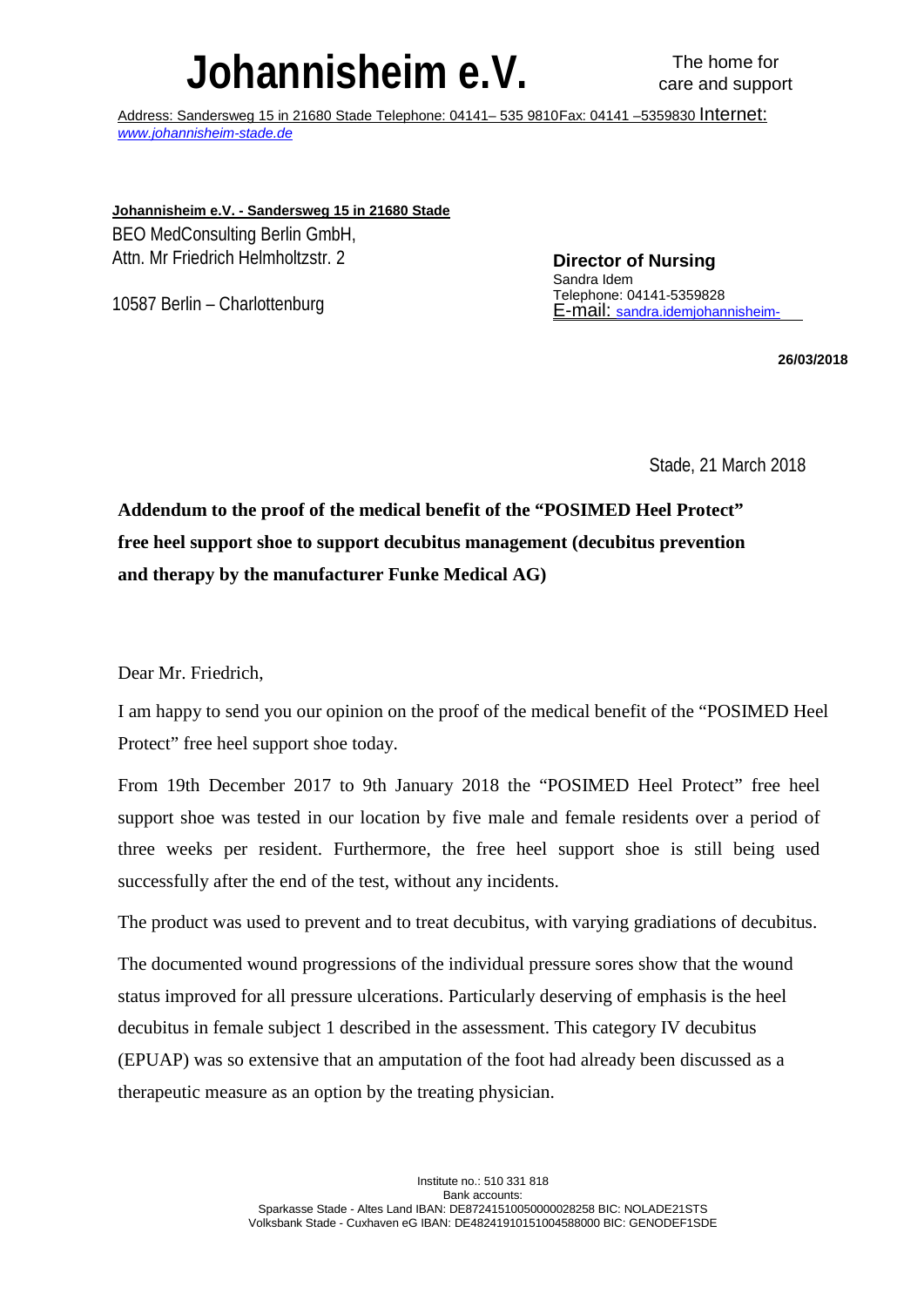As a result of the use of the free heel support shoe, this was successfully averted.

In principle, the skin of our male and female residents who are at risk of decubitus or who already have decubitus is carefully examined every day. Of course particular emphasis is given to typical areas of the skin that are at risk of decubitus, such as the back of the head, the shoulder blades, the sacral region and the feet. When examining the skin on the feet, not only the skin condition of the heels if checked; particular attention is also given to the tips of the toes, the outer edges of the feet and the balls of the feet. Within the testing period and beyond, no negative skin changes were found that were consistent with the development of a pressure ulcer.

As already described, the free heel support shoe is made of foam. It is lined with a soft spacer fabric. The inside of the shoe has no stitches that could create pressure spots. The part of the product that comes into contact with the soles of the feet is also made of foam, which adapts gently to the soles of the residents' feet.

In summary it can be concluded from the knowledge gained from the test on our male and female residents that the free heel support shoe for decubitus prevention and treatment can be used without side effects. The wound status of existing pressure sores improved, as already described in the assessment. An amputation of the foot of one female subject with category IV heel decubitus (EPUAP) was averted. Additionally, no negative skin changes were observed due to wearing the free heel support shoe.

Therefore, we can confirm the product's decubitus-prevention and therapeutic effect.

I hope the information I am providing here is helpful. If you have any additional questions, please do not hesitate to contact me at any time.

With kind regards from Hansestadt Stade

Glem